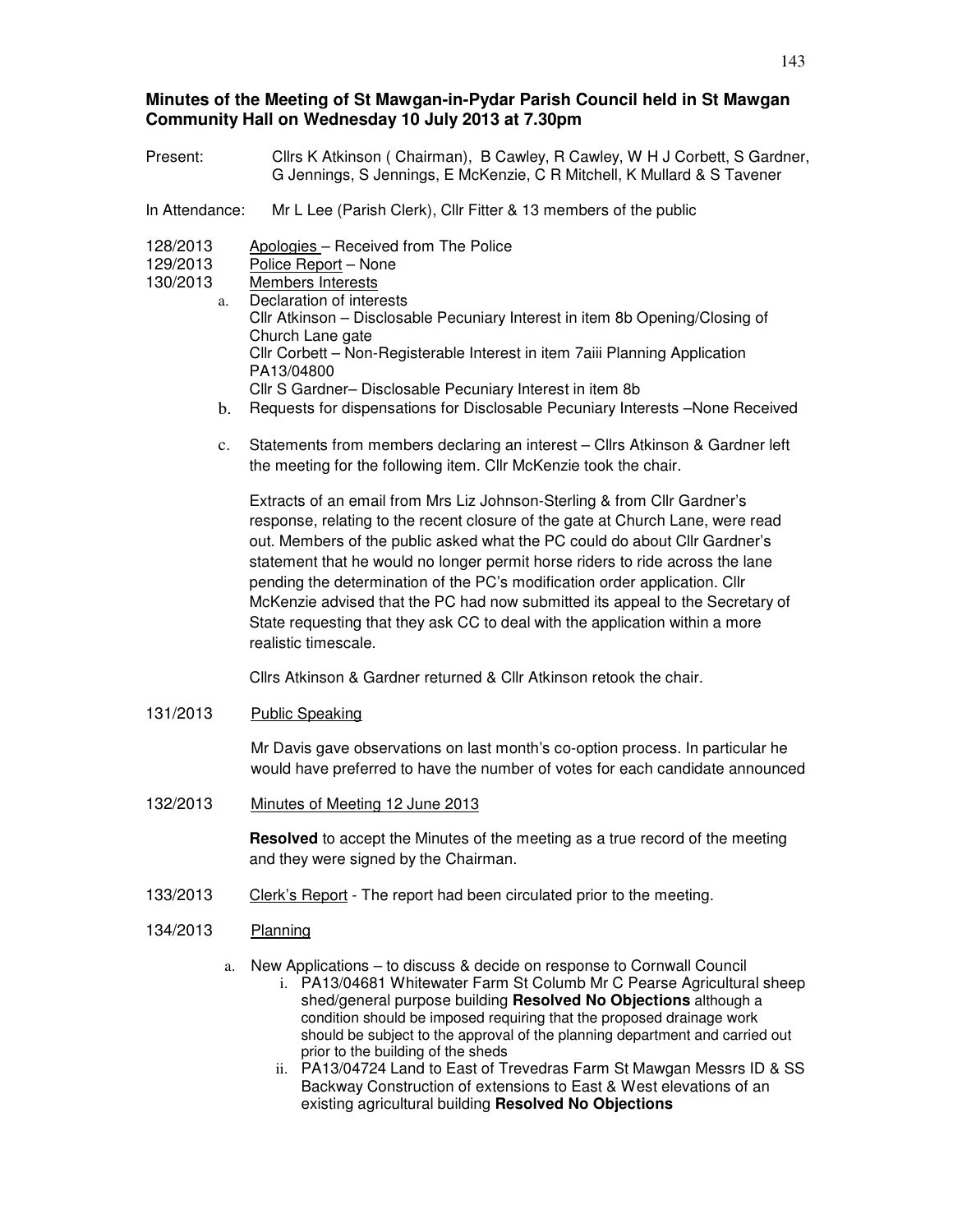- iv. PA13/05142 Sand Dunes Mawgan Porth Mr M Al-Bader Construction of a replacement 2 storey dwelling with annex **Resolved No Objections**  subject to a condition being imposed that the dunes & tamarisk be restored to their existing condition after the works have been completed
- b. Advices and decisions from Cornwall Council
	- i. PA13/01753 The Bowgie Trevarrian Mews Trevarrian Mr E Babski Proposed 2 storey extension & first floor extension to existing property **Approved with Conditions**
	- ii. PA13/02781 Oak Villa St Mawgan Mr & Mrs M Davies Proposed extension and internal alterations to include construction of double garage **Approved with Conditions**
	- iii. PA13/03657 Oak Villa St Mawgan Mr & Mrs M Davies Application for tree works. The trees are growing out of the hedge & at an angle which poses a threat to the property **Decided not to make a TPO**
	- iv. PA13/03031The Old Rectory St Mawgan Mr Louveaux Alteration to the design of a previous planning consent for the erection of a Summer House & Pool within the cartilage of a listed property **Approved with Conditions**
	- v. PA13/03032 The Old Rectory St Mawgan Mr Louveaux Listed Building Consent for alteration to the design of a previous planning consent for the erection of a Summer House & Pool within the cartilage of a listed property **Approved with Conditions**
	- vi. PA13/04438 Lanherne Barton Long Lane St Mawgan Mr R Hawkey Proposed tree works to fell Lleylandii 3 marked x 123. Fell because of no growth on north facing side. **Decided not to make a TPO**
	- vii. PA13/03840 Mordowr Trevarrian Newquay Mr N Doherty Proposed conversion of existing integral garage to provide granny annex accommodation & floor extension to provide additional bedroom (amended design PA13/01177) **Approved with Conditions**
	- viii. PA13/03001 The Annexe Blue Horizons Trenance Mr & Mrs Lynn Removal of condition 3 in relation to decision notice C2/10/00469: to enable annexe to be available for holiday letting **Approved with Conditions**
	- ix. PA13/02943 Higher Denzell Farm St Mawgan Mr S Pipkin Variation of Condition 3 in relation to decision notice 10/00017/WIND: Short term extension of the use of the wind monitoring mast to 16 April 2014 **Approved Temporary Period**
- c. To discuss enforcement issues To refer, any new issues & updates
	- i. CC has still received no response from the Official Receiver regarding the derelict caravan at The Riviera Inn. Caravans do not fall within the remit of CC Building Control
	- ii. CC have advised that they expect a planning application for Trevenna Cross Yard imminently
- d. Affordable Housing Survey The Chairman will circulate copies of the questionnaire to members of the working group & arrange a meeting to discuss the questionnaire. **Resolved** Cllr R Cawley to join the Affordable Housing WG
- e. Neighbourhood Planning- The Clerk advised that a fair amount of work was required before the PC could apply for a grant or direct support. Cllr McKenzie will arrange a meeting of the working group to take matters forward.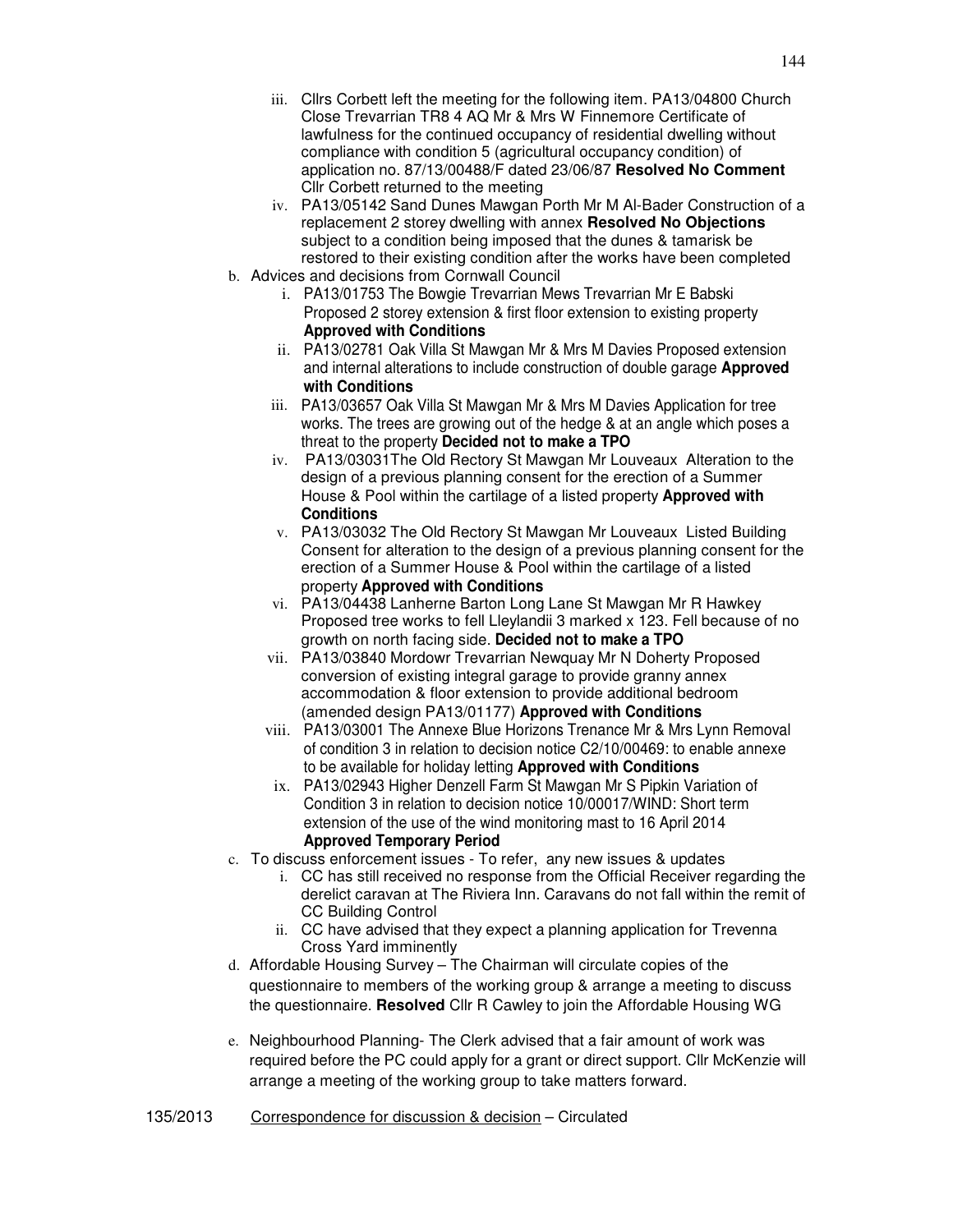a. Mr P Davis – Points regarding last month's co-option procedures

The Clerk advised that the PC's standing orders would be reviewed in the near future & the co-option process could be included as part of that review.

b. Ms L Johnson-Sterling – Opening/Closing of Church Lane Gate Cllrs Atkinson & Gardner left the meeting for the following item. Cllr McKenzie took the chair.

**Resolved** The Clerk will write to Mr S Dyer at CC asking if there is anything that CC can do now that Mr Gardner has stated he will not permit horse riders to use the lane.

**Resolved** The Clerk will write to Mr Gardner

- i. To ascertain what exactly is the problem of horse riders using the lane
- ii. Whether there is anything the PC can do to resolve this situation pending the decision on the Modification Order
- iii. Requesting that he allow horse riders to use the lane, until the Modification Order is decided

Cllrs Atkinson & Gardner returned & Cllr Atkinson retook the chair.

c. DEFRA – Bathing Season Survey – The Beach & Environment WG will response to this survey by 30 September 2013

## 136/2013 Amenity Area Working Group

- a. Working Group Report Circulated prior to the meeting
- b. Mower Shed Update The Clerk advised that he was in correspondence with Felicity Copplestone CC regarding the enforcement issue.
- c. Bus Shelter Cleaning Contract Due to confidentiality this item was deferred until the end of the meeting
- d. Rabbits at the Burial ground These have become more problematical. The Clerk will contact the Institute of Cemetery & Crematorium Management for advice. Cllr Corbett will contact a local ferreter to discuss the issue
- e. Playground update including plans for future Cllr McKenzie has obtained 2 estimates & is currently arranging more. Once these have been received the PC can then make a decision on exactly what it wants, then go out to tender. At that stage the Clerk will contact Mrs Young-Jamieson as there are likely to be engineering issues regarding a safe playing surface
- 137/2013 Beach & Environment Working Group Working Group Report –None Received
- 138/2013 Transport & Rights of Way Working Group
	- a. Working Group Report –None Received
	- b. Parking issues outside community hall & chapel The chairman advised that the police have promised to carry out regular patrols in the vicinity in order to monitor the situation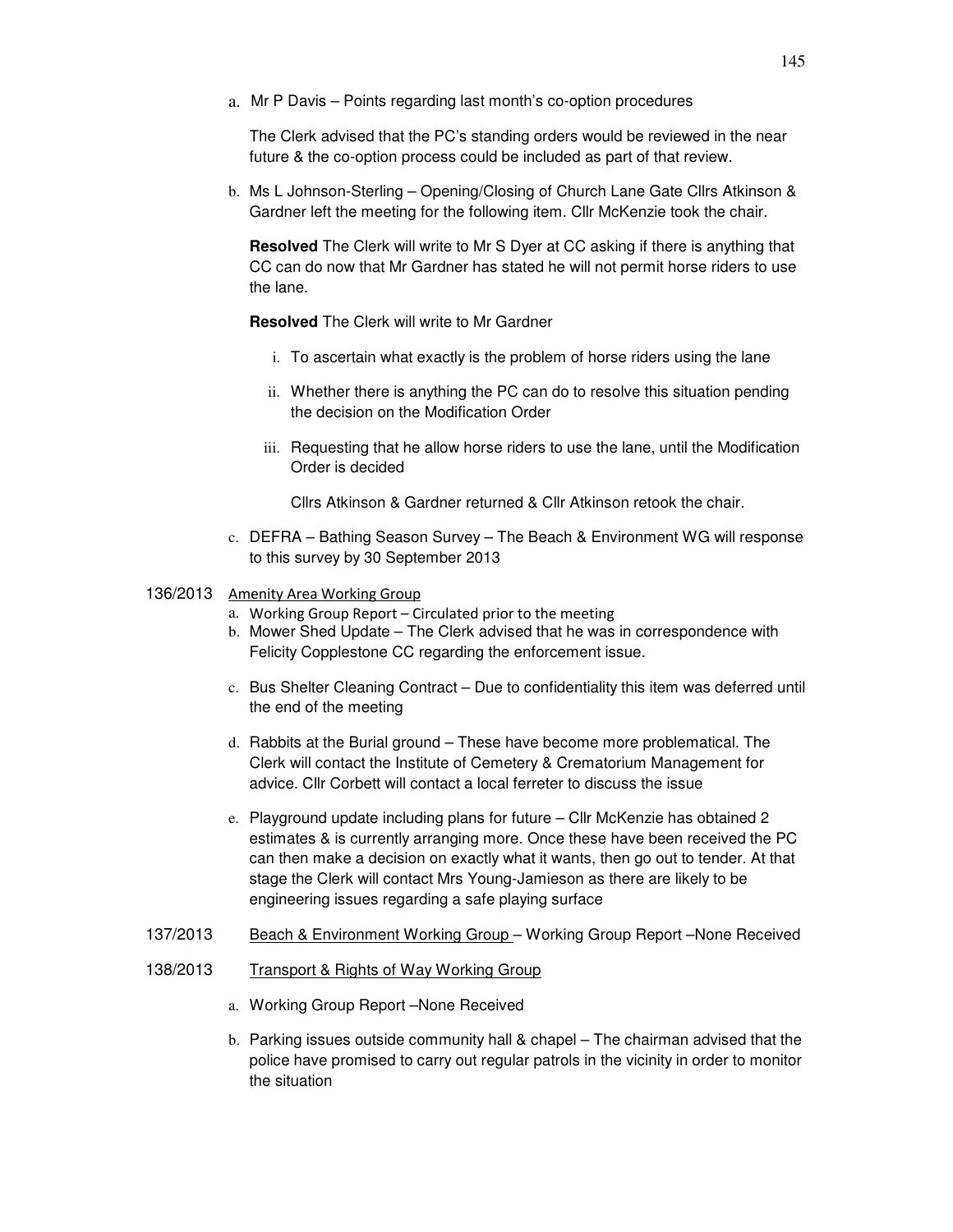- c. Bolingey Path The Clerk confirmed he had sent the CEC badger report to Mr Bayley CC & will chase him for a response. The clerk advised that there are no costs involved in applying for a badger licence, although there will be costs incurred by the licensee implementing any licensed action
- 139/2013 Other Reports Newquay Cornwall Airport Forum 17 June 2013 circulated prior to meeting

## 140/2013 Accounts

- a. External Audit The Clerk advised that the audit had been completed with no issues. The Statutory Notice Advising completion of the audit is currently being displayed on the 2 main notice boards
- b. It was Resolved to pay the following accounts

| T Michell   | Maintenance June           | £1158.37  |
|-------------|----------------------------|-----------|
| L Lee       | Salary & Exp June          | £ 671.70  |
| M Farmer    | Beach Clean June           | £ 712.00  |
| <b>MPVH</b> | Hall Hire June             | £ $20.00$ |
| CALC        | Chairmanship Training      | £ 24.00   |
| T Michell   | Clearance of Bolingey Path | £ 72.00   |
| D Vickery   | Bus Shelter Clean Apr-Jun  | £ 100.00  |
| Total       |                            | £2658.07  |

## 141/2013 Risk Assessment

a. The Risk assessment document for 2013-2014 had previously been circulated.

The Clerk has replaced any reference to Cllr Roberts with Cllr McKenzie regarding playground inspections. **Resolved** to adopt the Risk Assessment. The document was signed by the Chairman & the Clerk

- b. **Resolved** to adopt the annual assessment of financial risks for 2013-2014 which had been circulated prior to the meeting. The Clerk signed the document
- 142/2013 Correspondence for information All circulated prior to meeting
	- a. CC- Green Cornwall Show –Energy workshops 28 & 29 June 2013
	- b. CC- Newquay & St Columb Network –Meeting notes 12 March 2013 & agenda 16 July 2013
	- c. SLCC- The Good Councillor's Guide 4<sup>th</sup> Edition
	- d. CALC- New dates for Code of Conduct Training
	- e. SWW- Waterfuture Newsletter June 2013
	- f. CALC- Office Hours & Training
	- g. CC- Temporary Road Closure- Headland Road and B3276 between the Junction of Henver Road and Junction North of Penvose Farm, Newquay 5th to 12<sup>th</sup> August 2013 (24 hours weekends included) and 9<sup>th</sup> to 11<sup>th</sup> August 2013